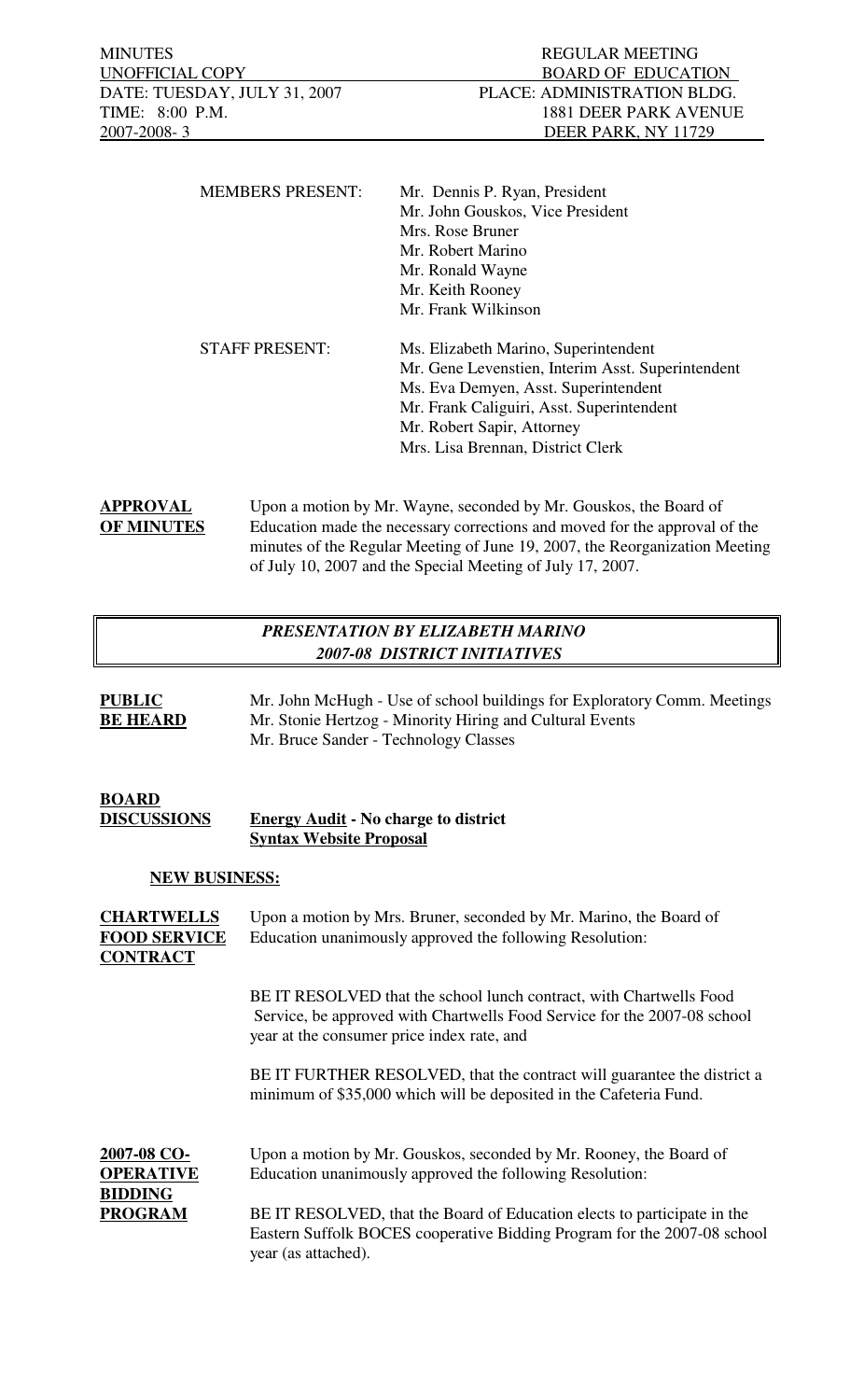| <b>DISPOSAL OF</b><br><b>OLD COMPUTER</b><br><b>EQUIPMENT</b>                     | Upon a motion by Mr. Marino, seconded by Mr. Wilkinson, the Board of<br>Education unanimously approved the following Resolution:                                                                                                    |                             |            |                        |                        |  |
|-----------------------------------------------------------------------------------|-------------------------------------------------------------------------------------------------------------------------------------------------------------------------------------------------------------------------------------|-----------------------------|------------|------------------------|------------------------|--|
|                                                                                   | RESOLVED, that 219 pieces of obsolete and damage computer equipment, as<br>set forth on the attached list, are deemed unnecessary for educational purposes,<br>and are deemed to be of no financial value, and,                     |                             |            |                        |                        |  |
|                                                                                   | IT IS FURTHER RESOLVED, that the District dispose of such equipment in<br>the most economical manner.                                                                                                                               |                             |            |                        |                        |  |
| <b>APPOINTMENT</b><br><b>OF INTERIM</b><br><b>ASSISTANT</b>                       | Upon a motion by Mr. Wayne, seconded by Mrs. Bruner, the Board of<br>Education unanimously approved the following:                                                                                                                  |                             |            |                        |                        |  |
| <b>SUPERINTEN-</b><br><b>DENT FOR</b><br><b>BUSINESS AND</b><br><b>OPERATIONS</b> | BE IT RESOLVED, that Gene Levenstien be appointed to serve as Interim<br>Assistant Superintendent of Business and Operations at a daily rate of \$850.00<br>effective July 23, 2007 and,                                            |                             |            |                        |                        |  |
| <b>G. LEVENSTIEN</b>                                                              | BE IT FURTHER RESOLVED, that he will perform all the duties normally<br>associated with the position, as per the contract, that shall be signed by the<br>Superintendent of Schools and Mr. Levenstien.                             |                             |            |                        |                        |  |
| <b>DONATION</b><br><b>FROM DEER</b>                                               | Upon a motion by Mr. Wilkinson, seconded by Mr. Gouskos, the Board of<br>Education unanimously approved the following Resolution:                                                                                                   |                             |            |                        |                        |  |
| <b>PARK PARENTS</b><br><b>GOLF</b><br><b>ASSOCIATION</b>                          | WHEREAS, the Deer Park Parents Golf Association wishes to donate and<br>install, in the amount of \$10,000, an artificial putting green to the Deer Park<br>School District in support of the Deer Park Golf practice facility, and |                             |            |                        |                        |  |
|                                                                                   | WHEREAS, this project will consist of the putting surface as well as the<br>beautification of the courtyard and,                                                                                                                    |                             |            |                        |                        |  |
|                                                                                   | BE IT RESOLVED, that the Board of Education accepts this gift with great<br>appreciation.                                                                                                                                           |                             |            |                        |                        |  |
| <b>2007 FALL</b><br><b>COACHING</b><br><b>POSITIONS:</b>                          | Upon a motion by Mrs. Bruner, seconded by Mr. Rooney, the Board of<br>Education unanimously approved the following Resolution:                                                                                                      |                             |            |                        |                        |  |
|                                                                                   | <b>HIGH SCHOOL</b>                                                                                                                                                                                                                  |                             |            |                        |                        |  |
|                                                                                   | Position                                                                                                                                                                                                                            | <b>Name</b>                 | $Unit$     | <u>Step</u>            | <b>Salary</b>          |  |
|                                                                                   | <b>Head Varsity Football</b>                                                                                                                                                                                                        | R. Langella                 | 13.5       | $\overline{4}$         | \$5753.97              |  |
|                                                                                   | <b>Asst Varsity Football</b>                                                                                                                                                                                                        | E. Goldrick                 | 9.5        | 3                      | \$4049.09              |  |
|                                                                                   | <b>Asst Varsity Football</b><br><b>Head JV Football</b>                                                                                                                                                                             | D. Ferguson<br>A. Tannacore | 9.5        | $\overline{2}$<br>$5+$ | \$4049.09              |  |
|                                                                                   | <b>Asst JV Football</b>                                                                                                                                                                                                             | T. Tannacore                | 9.5<br>9.0 | $\overline{2}$         | \$5251.22<br>\$3835.98 |  |
|                                                                                   | <b>Head Varsity Boys Soccer</b>                                                                                                                                                                                                     | C. Gluck                    | 10.5       | $5+$                   | \$5803.98              |  |
|                                                                                   |                                                                                                                                                                                                                                     |                             |            |                        |                        |  |
|                                                                                   | Position                                                                                                                                                                                                                            | Name                        | Unit       | <b>Step</b>            | <b>Salary</b>          |  |
|                                                                                   | <b>Asst Varsity Boys Soccer</b><br>Head JV Boys Soccer                                                                                                                                                                              | R. Argenziano<br>R. Franco  | 8.0<br>8.0 | $5+$<br>$\overline{4}$ | \$4422.08<br>\$3409.76 |  |
|                                                                                   | <b>Head Varsity Girls Soccer</b>                                                                                                                                                                                                    | I. Kyranakis                | 10.5       | $5+$                   | \$5803.98              |  |
|                                                                                   | <b>Asst Varsity Girls Soccer</b>                                                                                                                                                                                                    | G. Menig                    | 8.0        | $5+$                   | \$4422.08              |  |

Head JVGirls Soccer K. LaSalla 8.0 2 \$3409.76 Head Varsity Girls Swim C. Mangio 11.0 5+ \$6080.36

Head Varsity Girls Tennis C. Levy 11.0 5+ \$6080.36 Head JV Tennis P. Colletti 8.0 8 \$4422.08 Head Girls Cross Country C. Connell 9.0 2 \$3835.98

Asst Varsity Girls Swim TBA 8.0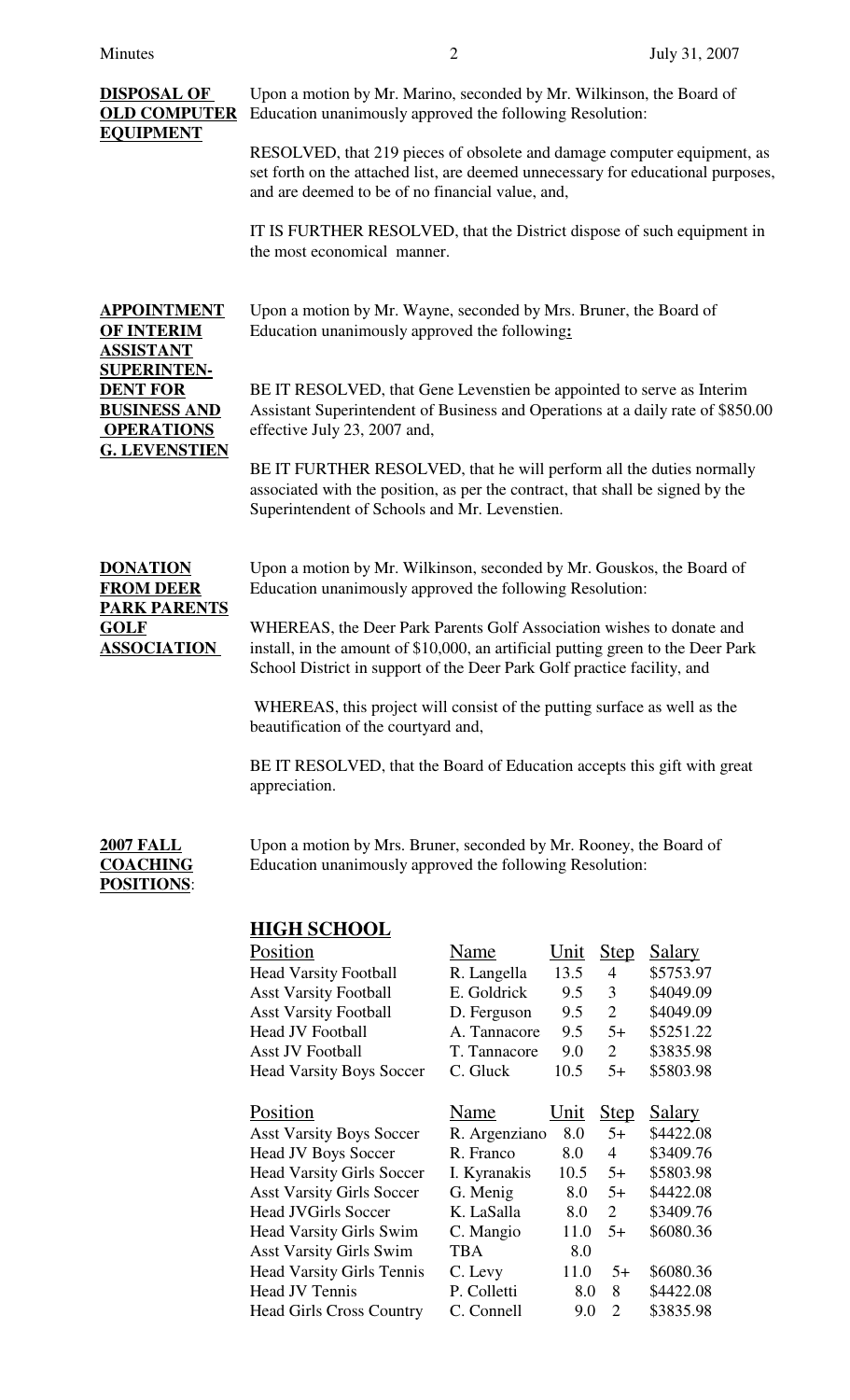| Position                         | Name             | Unit | <b>Step</b>    | <u>Salary</u> |
|----------------------------------|------------------|------|----------------|---------------|
| <b>Head Boys Cross Country</b>   | C. Kauter        | 9.0  | $5+$           | \$4974.84     |
| <b>Head Varsity Volleyball</b>   | D. Higgins       | 11.0 | $5+$           | \$6080.36     |
| <b>Head JV Volleyball</b>        | D. Podolsky      | 8.5  | 2              | \$3622.87     |
| <b>Head Varsity Cheerleading</b> | L. Demyen        | 7.0  | $\overline{2}$ | \$2983.54     |
| <b>Head JV Cheerleading</b>      | V. Whitney       | 4.0  | 1              | \$1704.88     |
| Co-Curricular                    |                  |      |                |               |
| <b>Head Varsity Kickline</b>     | C. O'Brien       | 10   | 2              | \$4262.20     |
| Kickline Choreographer           | M. Esposito      |      | Stipend of     | \$2400.00     |
| <b>ROBERT FROST</b>              |                  |      |                |               |
| Position                         | Name             | Unit | <b>Step</b>    | Salary        |
| <b>Head Football</b>             | C. LoPiccolo     | 9    | 3              | \$3835.98     |
| <b>Asst Football</b>             | T. Kockenmeister | 8.5  | $5+$           | \$4698.46     |
| <b>Head Girls Soccer</b>         | K. Schumacher    | 7    | $5+$           | \$3869.32     |
| <b>Head Boys Soccer</b>          | K. Cogan         | 7    | $5+$           | \$3869.32     |
| <b>Head Cheerleading</b>         | <b>TBA</b>       | 7    |                |               |
| Co-Curricular                    |                  |      |                |               |
| <b>Head Kickline</b>             | D. Peragine      | 5    | 3              | \$2131.10     |

**APPROVAL** Upon a motion by Mrs. Bruner, seconded by Mr. Wayne, the Board of **OF SCHEDULES** Education unanimously approved the following Schedules collectively: Education unanimously approved the following Schedules collectively:

### **SCHEDULE 07-BP-668 - SCHEDULE OF BILLS PAYABLE**

| <b>General Fund</b> | # | 39             | 6/26/07 | \$1,180,309.35 |
|---------------------|---|----------------|---------|----------------|
| Federal Fund        |   | 35             | 6/26/07 | 15,595.49      |
| Reserve Fund        |   | 23             | 6/26/07 | 15,972.48      |
| Capital Fund        |   | 10             | 6/27/07 | 1,648.55       |
| School Lunch        |   | 19             | 6/27/07 | 137,301.92     |
| Trust & Agency      |   | 12             | 6/27/07 | 3,857,275.88   |
| General Fund        |   | 40             | 6/26/07 | 118,658.80     |
| (Medicare)          |   |                |         |                |
| <b>General Fund</b> |   | $\overline{2}$ | 7/18/07 | 833,328.43     |
| General Fund        |   | 37             | 7/18/07 | 8,371,089.15   |
| General Fund        |   | 41             | 7/18/07 | 538,790.63     |
| Federal Fund        |   | 33             | 7/18/07 | 291,107.34     |
| Reserve Fund        |   | 1              | 7/18/07 | 22,904.70      |
| School Lunch        |   | 20             | 7/19/07 | 61,400.42      |
|                     |   |                |         |                |

## **SCHEDULE 07-D-662 - BID AWARDS - Bid #564 - Athletic Equipment & Supplies**

Bids were received from the following vendors:

| South Shore Outdoor Riddell | Port Jefferson Sports         |
|-----------------------------|-------------------------------|
| Massapequa Soccer           | Olympic Den Aluminum Athletic |

It is recommended that the bid be awarded to the following vendors as the lowest responsible bidders meeting specifications:

| <b>South Shore Outdoor</b> | \$1,136.12  |
|----------------------------|-------------|
| Riddell                    | 2,778.90    |
| Port Jefferson Sports      | 9,048.38    |
| Massapequa Soccer          | 7,494.50    |
| Olympic Den                | 5,118.50    |
| Total                      | \$25,576.40 |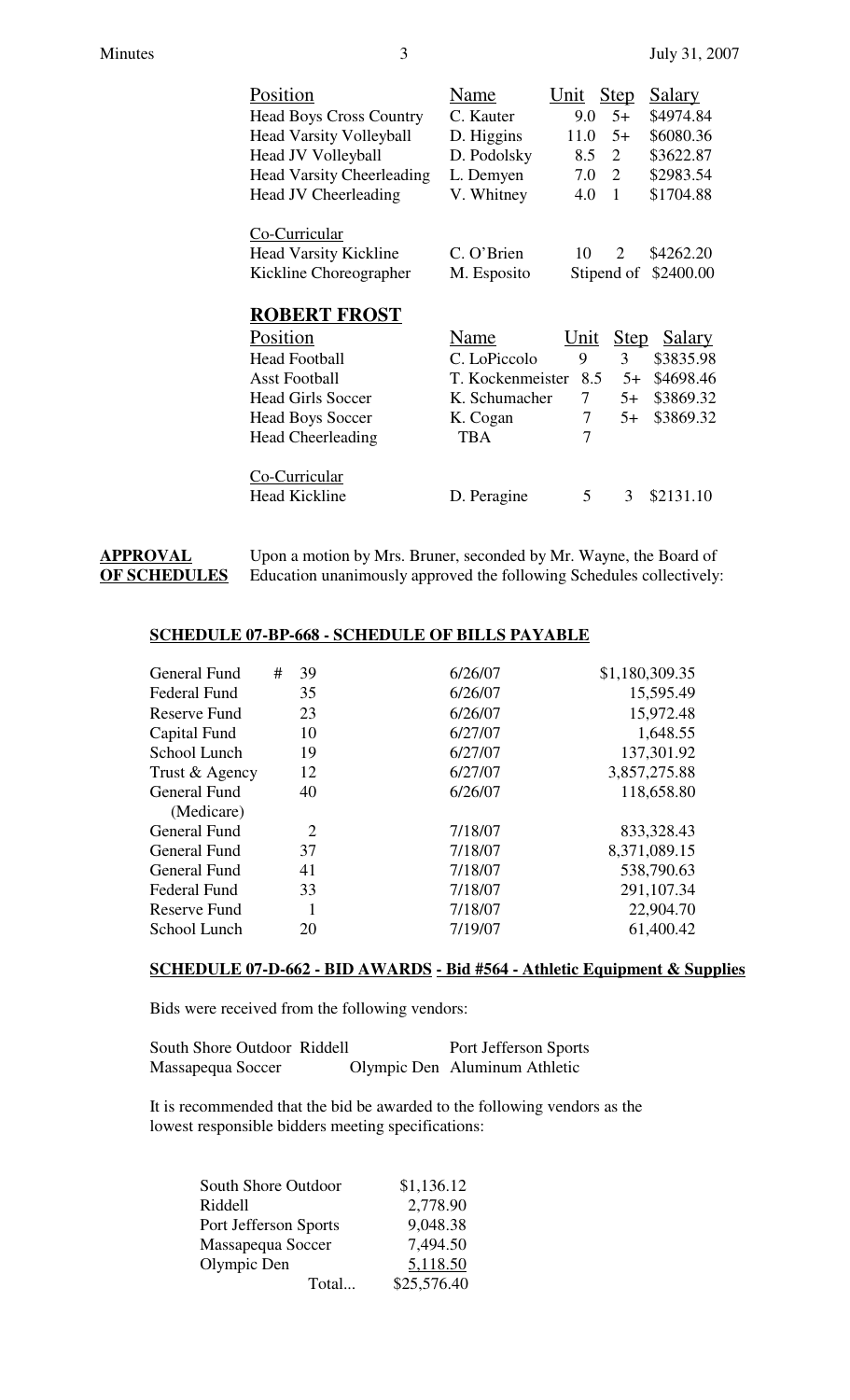### **SCHEDULE 07-E-291 - TRANSFER OF BUDGETARY FUNDS**

Explanation of Budgetary Transfer: T38, T39, T40, T41, T42, T1 & T2

### **SCHEDULE 07-CSE - COMMITTEE ON SPECIAL EDUCATION CONFIDENTIAL**

#### **SCHEDULE 07-F-66 / CONTRACTS**

#### **NON INSTRUCTIONAL**

### **SCHEDULE 07-CS-68 - CHANGE OF SALARY/STATUS (NON-INSTRUCTIONAL)**

### **Mary Ellen Walsh**

George Washington School From: 10 month clerk typist **To: 12 month clerk typist** Salary: \$37,655 - Step 4 Effective: 7/1/07

# **Lawrence Mangan**

Memorial School From: Provisional Duplicating Machine Operator To: **Duplicating Machine Operator** No Change in Salary Effective: 7/13/07

#### **SCHEDULE 07-NN-351 - APPOINTMENTS (NON-INSTRUCTIONAL)**

#### **Rose Contelmo**

Out of District Registered School Nurse Salary/Step: \$36,381 - Step 1. Effective: 7/1/07

## **Catherine Thompson Permanent -** Audio Visual Aide **No Change in Salary**

Effective: 6/22/07

### **Jeffrey Velez**

MIS / Washington School Network & Systems Technician Salary/Step: \$51,209 - Step 1 Effective: 8/13/07

### **Patricia Merlino**

Transportation/Bus Driver Salary: \$17.68 / hr. Effective: 9/1/07

### **Joseph Merlino**

Districtwide/Security Guard Salary: \$16 / hr. Effective: 7/18/07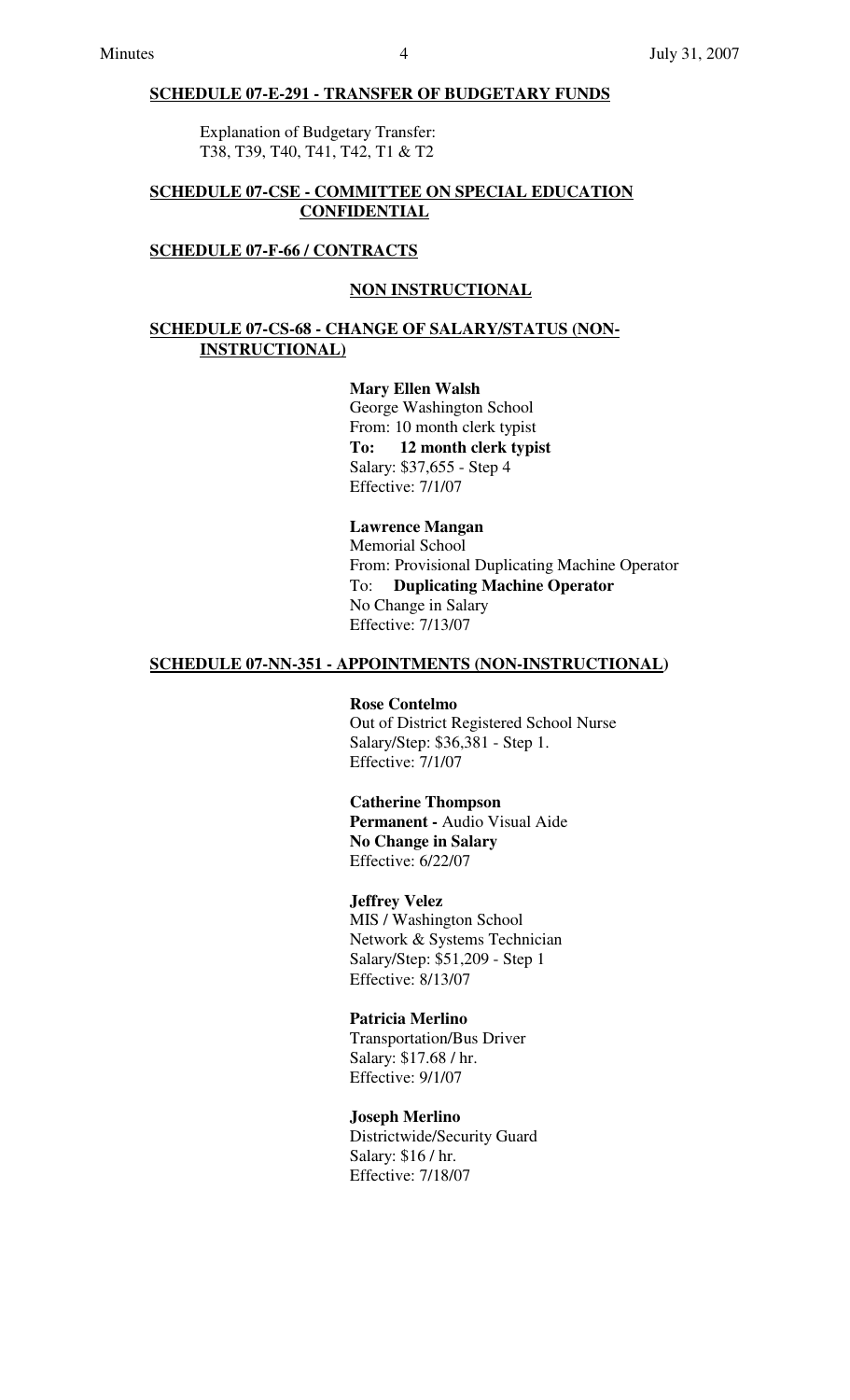## **SCHEDULE 07-OO-297 - RETIREMENTS, REMOVALS, TERMINATIONS, RESIGNATIONS (NON INSTRUCTIONAL)**

# **Katherine Morris**

Substitute Aide Effective: 6/21/07 - Resignation: No outstanding Obligation to the district

## **Peter Nekola**

Substitute Custodian Effective: 6/27/07 - Resignation. No outstanding Obligation to the district

### **Julia Monsky**

JFK - Non-Instructional Aide Effective: 8/15/07 Termination due to abolishment of position. No outstanding obligation to the district

## **Lisa Santora**

Substitute Aide Effective: 6/2/07 - Resignation: No outstanding Obligation to the district

### **SCHEDULE 07-NNPS-207 - PER DIEM SUBSTITUTES (NON-INSTRUCTIONAL)**

## **Jeanne Bosenbeck**

Substitute Clerical Salary: \$10.00 / hr. Effective: 9/1/07

## **SCHEDULE 07-QQ-116 - LEAVES OF ABSENCE (NON-INSTRUCTIONAL)**

### **Brian Hession**

Washington / MIS Department Network & Systems Technician Effective: 7/5/07 - 8/16/07

#### **Paul Downing**

Transportation/Bus Driver Effective: 2/1/07-2/1/08

### **Leigh Johnson**

Transportation/Bus Driver Effective: 6/18/07-6/18/08

### **Lu Ann Fanning**

JFK/Clerk Typist Effective: 10/19/07-12/7/07

## **SCHEDULE 07-TPA-27 - TEMPORARY ASSIGNMENT (NON INSTRUCTIONAL)**

### **Rose Contelmo**

Out of District Nurse - Summer Program Salary: \$5,457.30 Effective: 7/1/07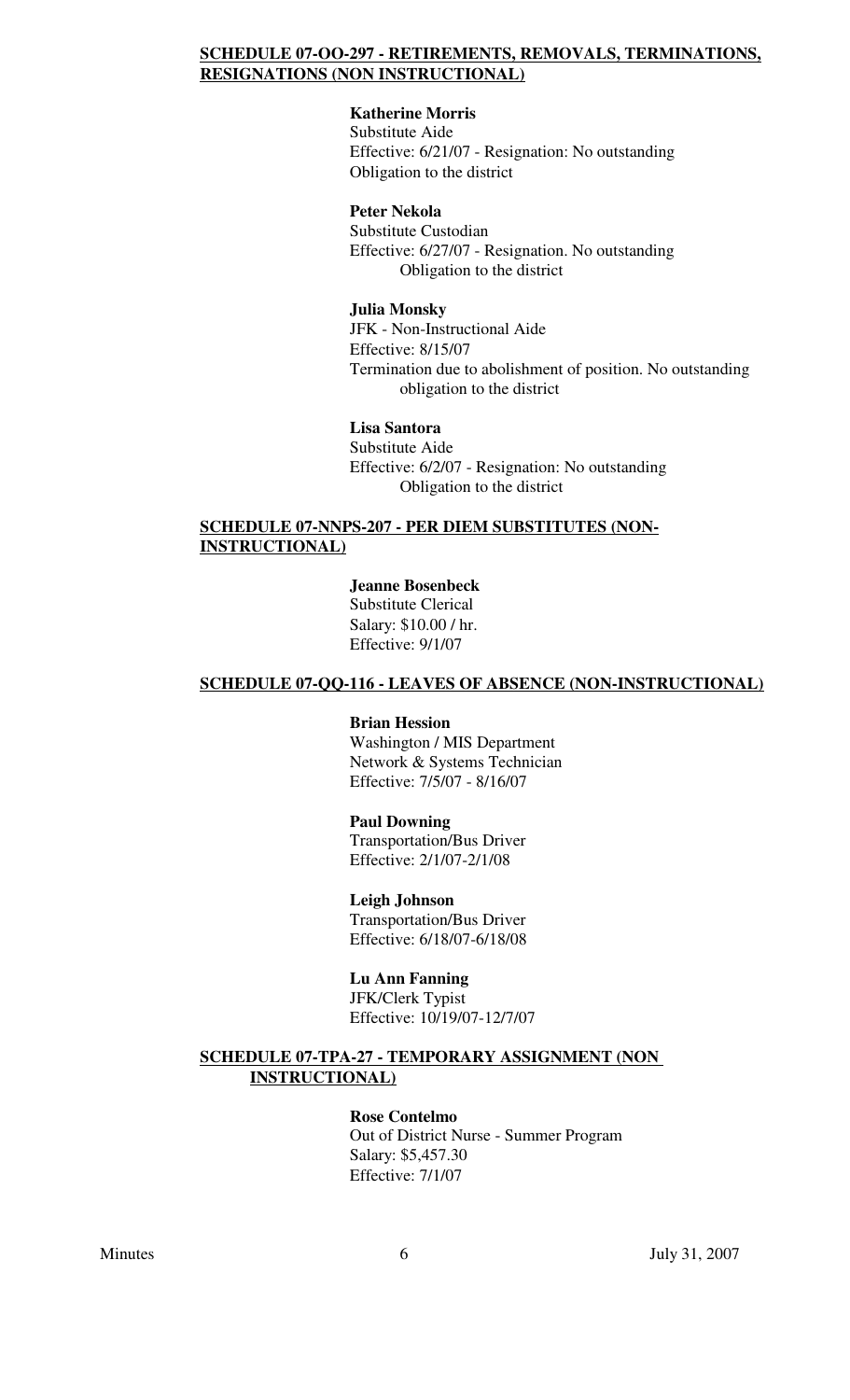### **Helene Horodnicki**

HS Summer School Registered Nurse Salary**:** \$4,785.60 Effective: 7/9/07-8/17/07

#### **Monique Hornik**

Elementary Summer School Registered Nurse Salary: \$2990.80 (20 days) Effective: 7/9/07 - 8/9/07

#### **Carol Delahunty**

Elementary Summer School Registered Nurse Salary: \$1,495.40 (10 days) Effective: 7/9/07-8/9/07

#### **Darrel Clark**

MM - Summer School Teacher Aide Salary: \$11.30/hr. Effective: 7/9/07-8/9/07

Under same schedule, the following are **Summer School Bus Drivers** with a **salary of \$20.27 per hour** and **Effective from 7/9/07 - 8/17/07:**

| <b>Edward Aromando</b>  | <b>Richard Brennan</b>   | <b>Mary Buckley</b>       |
|-------------------------|--------------------------|---------------------------|
| <b>Don Burhrmeister</b> | <b>Frank Caldone</b>     | <b>Susan Cangelosi</b>    |
| <b>Jay Dennis</b>       | <b>David Dick</b>        | <b>Marlo Falco</b>        |
| Roxanna Gardner         | Dawn Guzzardi-Mauceri    | <b>William Hamilton</b>   |
| <b>Steve Levy</b>       | Leo Mazzarella           | <b>Ruth McKie</b>         |
| <b>Vincent Mongelli</b> | <b>Ernest Proschwitz</b> | <b>Stephanie Robinson</b> |
|                         | <b>Juan Rodriquez</b>    |                           |
|                         |                          |                           |

Under same schedule, the following are **Summer School Bus Aides** with an **Effective date of 7/9/07 - 8/17/07**

| <b>Anne Gisbert</b>   | <b>Susan Grabhorn</b>    | <b>Salvatore Greco</b> |
|-----------------------|--------------------------|------------------------|
| Salary: \$12.65 / hr. | Salary: \$14.51 / hr.    | Salary: \$11.63 / hr.  |
| <b>Gail Hargett</b>   | <b>Wilette Henderson</b> | Patricia Jaroszewski   |
| Salary: \$14.51 / hr. | Salary: \$11.95 / hr.    | Salary: \$14.51 / hr.  |
| <b>Elaine Justic</b>  | Patricia Merlino         | <b>Diane Papeo</b>     |
| Salary: \$14.51 / hr. | Salary: \$14.51 / hr.    | Salary: \$14.51 / hr.  |
| <b>Pearl Rogers</b>   | <b>Jaimie Sears</b>      | <b>Kimberly Shea</b>   |
| Salary: \$14.51 / hr. | Salary: \$11.95 / hr.    | Salary: \$16.51 / hr.  |

Under same schedule the following are **Summer School Substitute Bus Aides** with an **effective date of 7/9/07 - 8/17/07**:

| <b>Nancy Liston</b>  | <b>Clare Merkle</b>                       | <b>Venus Joe</b> |
|----------------------|-------------------------------------------|------------------|
| Salary: \$16.51 / hr | Salary: \$12.65 / hr Salary: \$13.95 / hr |                  |

Under same schedule the following are **Summer School Bus Drivers** with an **effective date of 7/9/07-8/17/07 at the salary of \$20.27 / hr.**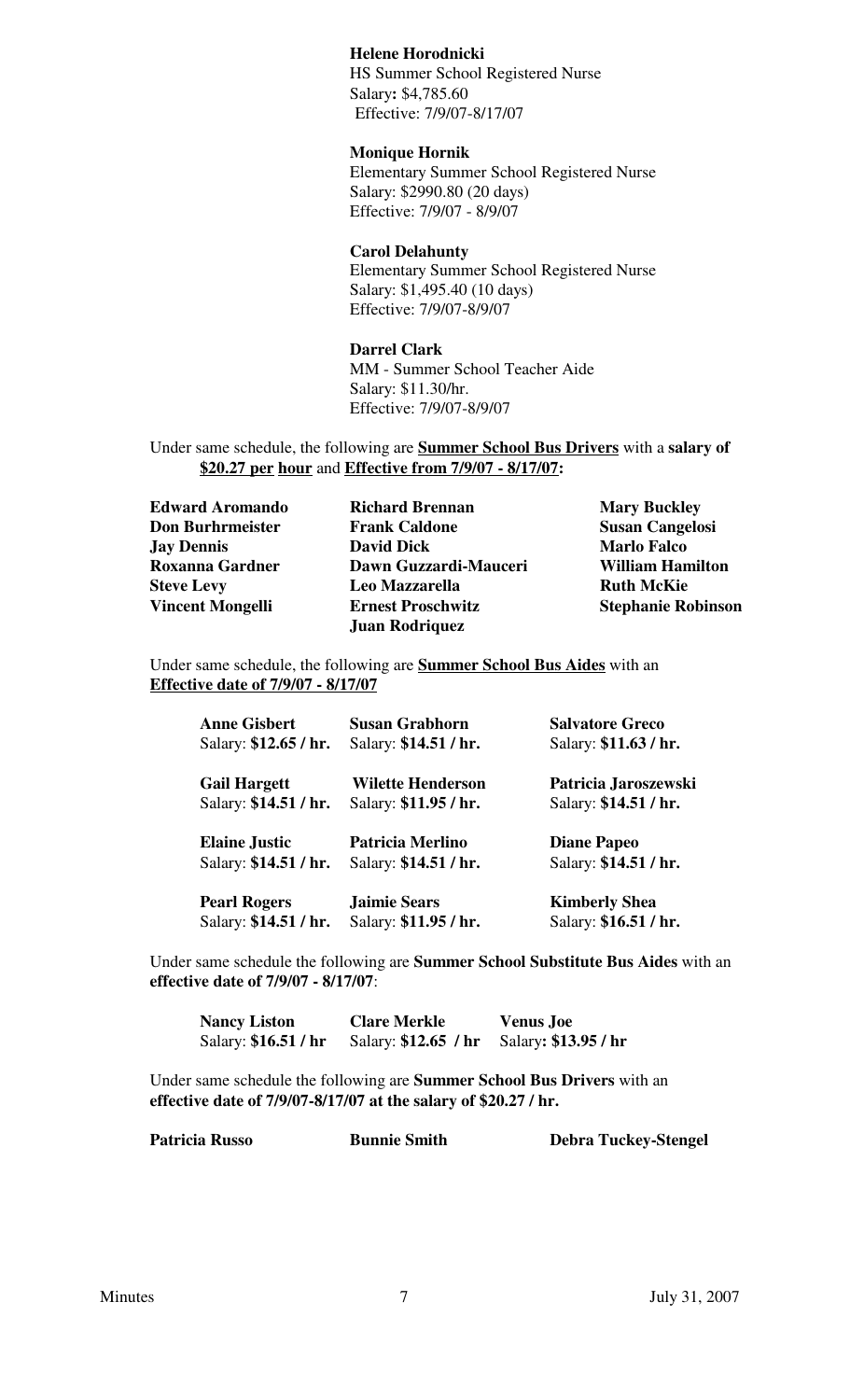Under same schedule the following are **Summer School Substitute Bus Drivers** with **an effective date of 7/9/07-8/17/07 at the salary of \$20.27 / hr.**

| <b>Vincent Fearon</b>   | <b>Steven Grindell</b> | <b>Anthony Grosso</b> | <b>Edward Heyward</b> |
|-------------------------|------------------------|-----------------------|-----------------------|
| <b>Lewis Hutcherson</b> | <b>Joan Mauro</b>      | <b>Cheryl Noia</b>    | <b>Frank Russo</b>    |

Under the same schedule the following are **Summer School Bus Aides** with an **effective date of 7/9/07 - 8/17/07 at the salary of \$14.51 / hr.**

| <b>Stanley Allen</b>  | Lucy Benivegna               | Victoria Brennan         |
|-----------------------|------------------------------|--------------------------|
| <b>Barbara Byrams</b> | <b>Janice Crandall</b>       | <b>Josephine Gambale</b> |
|                       | <b>INSTRUCTIONAL MATTERS</b> |                          |

#### **SCHEDULE 07-C-01 - CONSULTANT (INSTRUCTIONAL)**

**James McCaffrey** Administrative Consultant / Districtwide Salary/Daily Rate: \$350 / day (grant funded) Effective: 9/1/07-6/30/08 or at the discretion of the Board of Education

### **SCHEDULE 07- CSS-15 - CHANGE OF STATUS/SALARY (INSTRUCTIONAL)**

#### **Mariana Gil**

Probationary World Languages Salary Correction From: \$50,834 - MA-Step 2 To: \$52,359 - MA-Step 2 Effective: 9/1/07

### **SCHEDULE 07-L-130 - PART TIME APPOINTMENTS (INSTRUCTIONAL)**

#### **Lisa Robuffo**

High School Teaching Area: .7 ELA Certification: Initial Salary/Step: \$49,857 (Prorated at \$34,900) MA Step 1 Effective: 9/1/07 - 6/30/08 or at the discretion of the Board of Education

#### **Kevin Marner**

Teaching Area: .4 Physical Education (Robert Frost) .1Physical Education (John Q. Adams) Certification: Initial Salary/Step: \$47,123 (Prorated at \$23,562) BA/Step 2 Effective: 9/1/07 - 6/30/08 - or at the discretion of the Board of Education

#### **Jennifer D'Auria**

John F. Kennedy Teaching Area: .4 Speech Certification: Permanent Salary/Step: \$57,123 (Prorated at \$22,854) MA/Step 4 Effective: 9/1/07-6/30/08 - or at the discretion of the Board of Education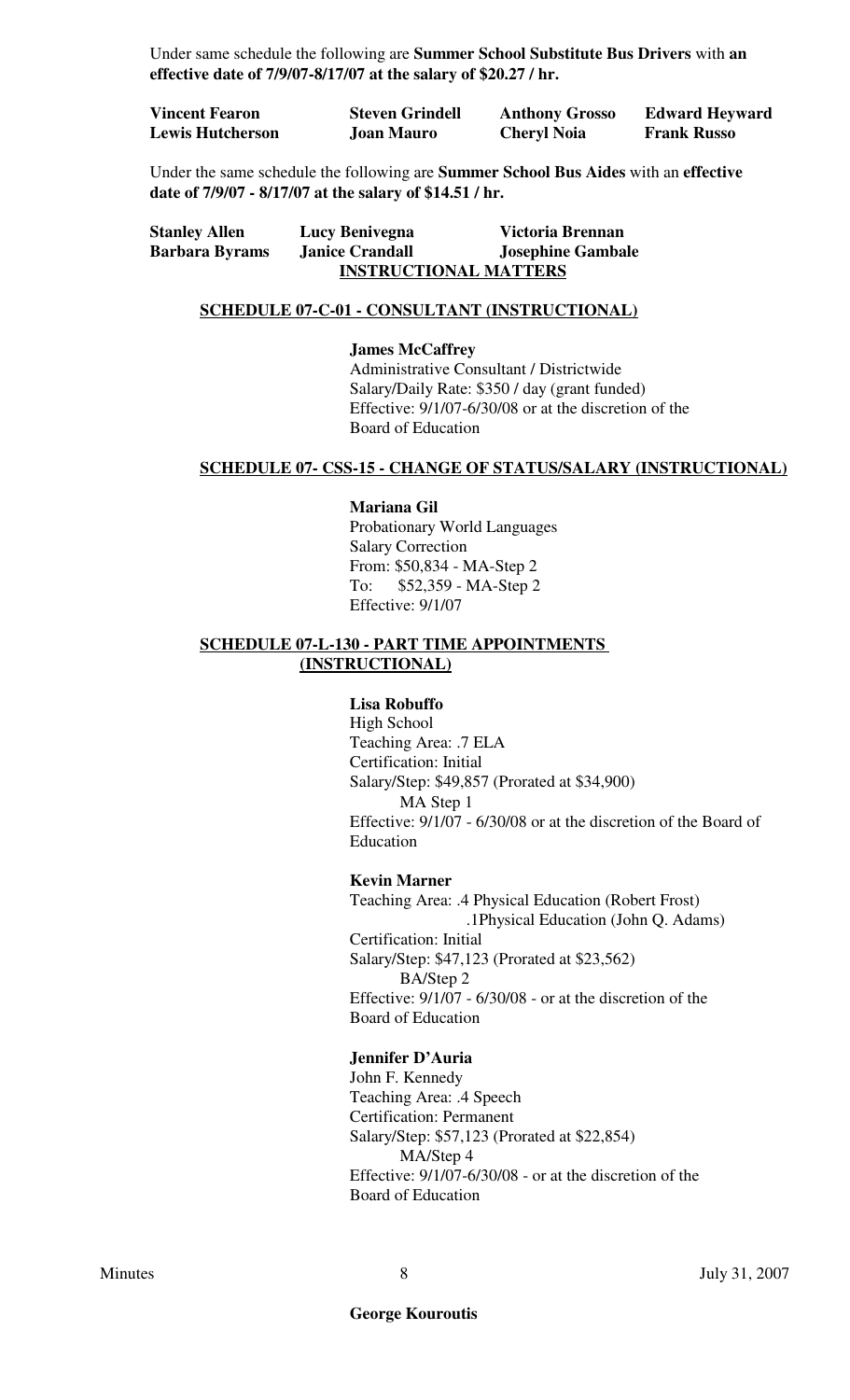High School Teaching Area: .4 Social Studies Certification: Initial Salary/Step: \$45,308 (Prorated at \$18,123) BA-Step 1 Effective 9/1/07-6/30/08 or at the discretion of the Board of Education

### **Donna Josefak**

High School Teaching Area**: .6 Math** Certification: Math Salary/Step: \$74,467 (prorated @ \$44,680) MA Step 11 Effective: 8/31/07-6/30/08 or at the discretion of the Board of Education

### **SCHEDULE 07-LR-73 - LEAVE REPLACEMENT APPOINTMENTS (INSTRUCTIONAL)**

#### **Melissa Price**

JFK - LTS (Leave Replacement) Teaching Area: Elementary Certification: Provisional Experience: 4 yrs. Leave Replacement - DP Salary/Step: \$59,406 - MA Step 5 Effective: 9/1/07-6/30/08 or at the discretion of the Board of Education

### **Allison Jurman**

Lincoln - LTS (Leave Replacement) Teaching Area: Elementary Certification: Permanent Experience: 4 yrs. Leave Replacement - DP Salary/Step: \$59,406 - MA Step 5 (07-08 school year only) Effective: 9/1/07 - 12/22/08 or at the discretion of the Board of Education

### **Michelle DiFazio**

May Moore - LTS (Leave Replacement) Teaching Area: Elementary Certification: Permanent Experience: 3 yrs. Leave Replacement - DP Salary/Step: \$57,135 - MA/Step 4 Effective: 9/1/07 - 6/30/08 or at the discretion of the Board of Education

#### **Laurain Milazzo**

JFK - LTS (Leave Replacement) Teaching Area: Special Education Certification: Initial Experience: 2 yrs. Leave Replacement - DP Salary/Step: \$49,173 - BA/Step 3 Effective: 9/1/07-6/30/08 or at the discretion of the Board of Education

**Dianne LaCorte**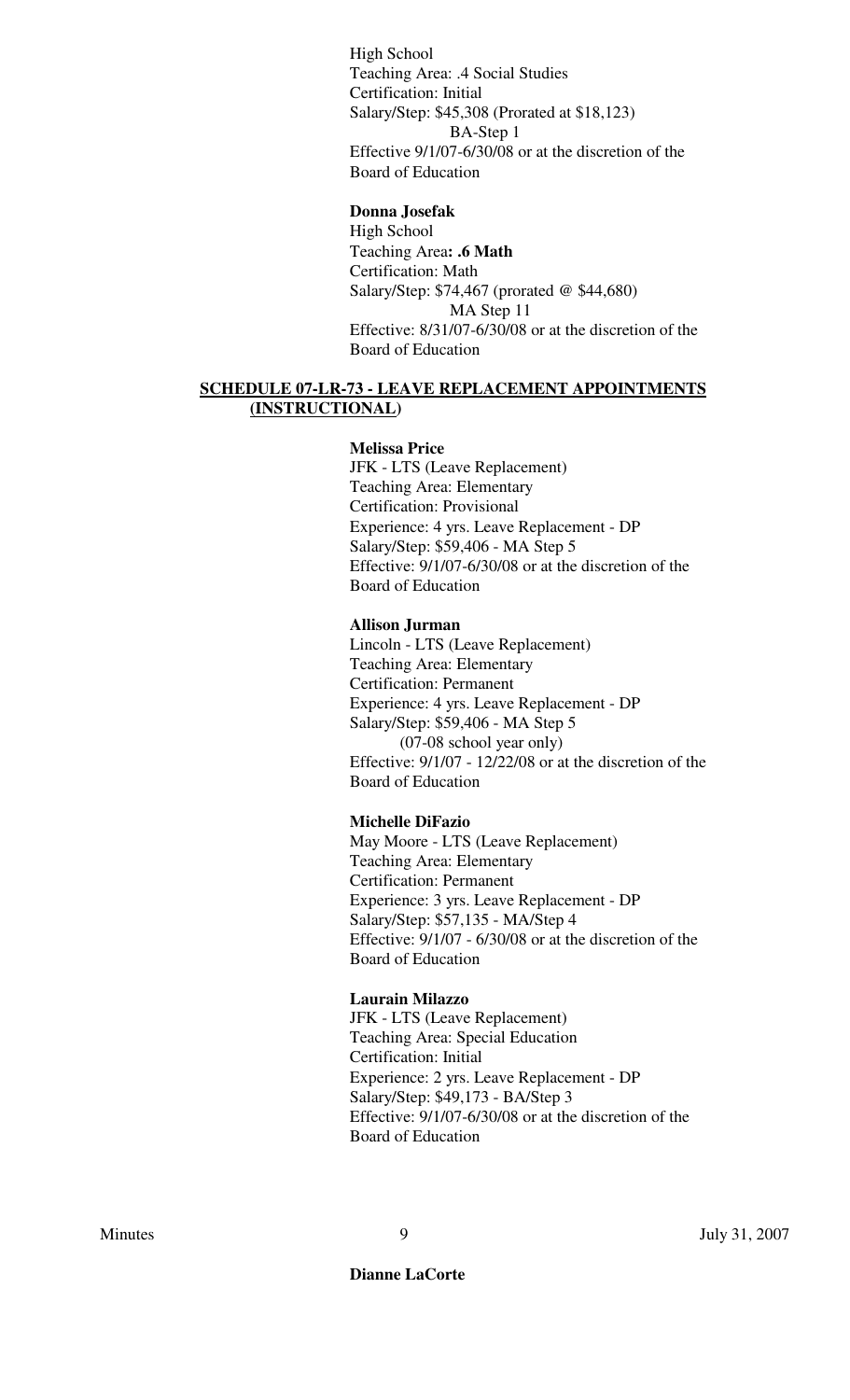JFK - LTS (Leave Replacement) Teaching Area: Elementary Certification: Initial Experience: 2 yrs. Leave Replacement & Perm. Sub - DP Salary: \$226.54 / day Effective: 9/1/07 - 11/5/07 or at the discretion of the Board of Education

## **Shawne Kelly-Albero**

JQA-LTS (Leave Replacement) Teaching Area: Elementary Certification: Permanent Experience: 2 yrs. Leave Replacement DPSD 2 yrs. Permanent Substitute DPSD Salary/Step: \$54,636 - MA/Step 3 Effective: 9/1/07-6/30/08 or at the discretion of the Board of Education

### **Susan Cusack**

HS-LTS (Leave Replacement) Teaching Area; Guidance Certification: Provisional Experience: 1 yr. as Teaching Assistant DPSD Salary/Step: \$49,857 - MA/Step 1 Effective: 9/1/07-6/30/08 or at the discretion of the Board of Education

## **SCHEDULE 07-N-218 - APPOINTMENTS (INSTRUCTIONAL)**

### **Kristen Pascarella**

HS/Probationary Teaching Area: Math Certification: Initial Experience: 1 yr. Wantagh SD Salary/Step: \$45,750 - BA Step 2 Effective: 9/1/07-8/31/10

### **Mary Dickinson**

HS Probationary Teaching Area: ELA Certification: Pending Experience: 2 yrs. DPSD Salary/Step: \$69,884 - MA 30 / Step 8 Effective: 9/1/07-8/31/10

### **Vanessa Gonsalves**

HS Probationary Teaching Area: ELA Certification: Initial Experience: 1 yr. DPSD Salary/Step: \$45,308 - BA Step 1 Effective: 9/1/07-8/31/10

#### **Susan Ricciardelli**

Lincoln/Probationary Teaching Area: Elementary Certification: Permanent Experience: 2 yrs. DPSD Salary/Step: \$54,636 - MA Step 3 Effective: 9/1/07-8/31/10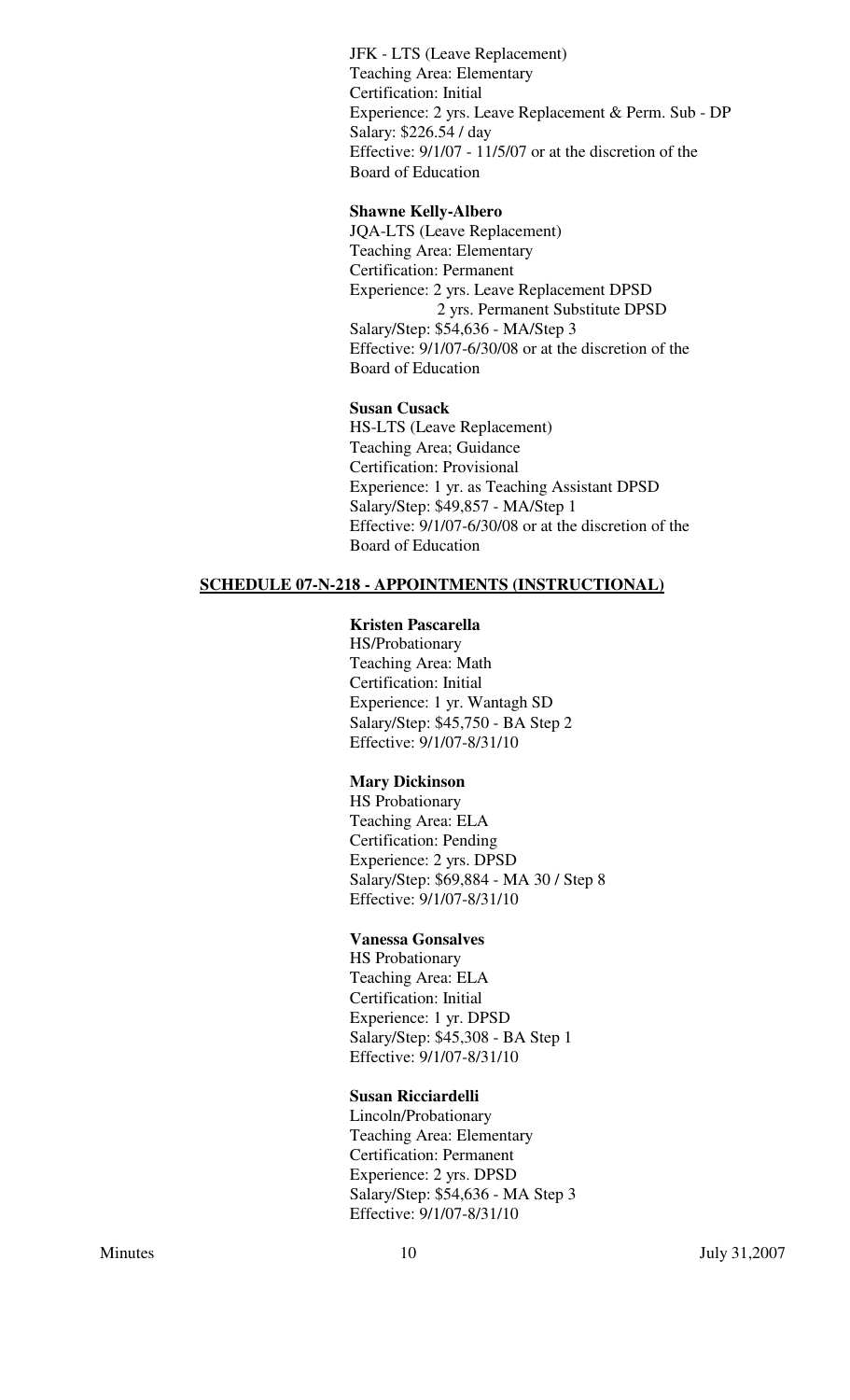#### **Michael Barrigas**

HS Probationary Teaching Area: Science Certification: Provisional Experience: 1 yr. DPSD Salary/Step: \$57,135 - MA Step 4 Effective: 9/1/07-8/31/10

## **Eve Deitch**

JQA Probationary Teaching Area: Elementary Certification: Permanent Experience: 6 yrs. DP/Librarian Salary/Step: \$71,699 - MA 60/Step 7 Effective: 9/1/07-8/31/09

#### **Christine Sokol**

JQA.- .4 / JFK. - .4 / DW. - .2 (Probationary) Teaching Area: Speech Certification: Permanent Experience: ½ yr in DPSD Salary/Step: \$57,600 - MA 30-Step 3 Effective: 9/1/07 - 8/31/10

### **Cory Black**

HS/Probationary Teaching Area: Guidance Certification: Provisional Experience: 1 yr. Permanent Sub - DPSD Salary/Step: \$49,857 - MA/Step 1 Effective: 9/1/07-8/31/10

### **Kellianne Burnham**

HS/Probationary Teaching Area: Special Education **Change of Tenure Date Due to Leave of Absence New Tenure Date: 11/30/08**

## **Colleen Scannell**

May Moore / Probationary Teaching Area: Special Education Certification: Initial Experience: 1 yr. In DPSD Salary/Step: \$52,359 - MA Step 2 Effective: 9/1/07-8/31/09

#### **Jenny Dixon**

May Moore / Probationary Teaching Area: Special Education Certification: Provisional Experience: 1 yr. in DPSD Salary/Step: \$49,173 - BA - Step 3 Effective: 9/1/07-8/31/09

#### **Melissa Amitrano**

HS/Probationary Teaching Area: Social Studies Certification: Initial Experience: 1 yr. DPSD Salary/Step: \$52,354 - MA - Step 2 Effective: 9/1/07-8/31/09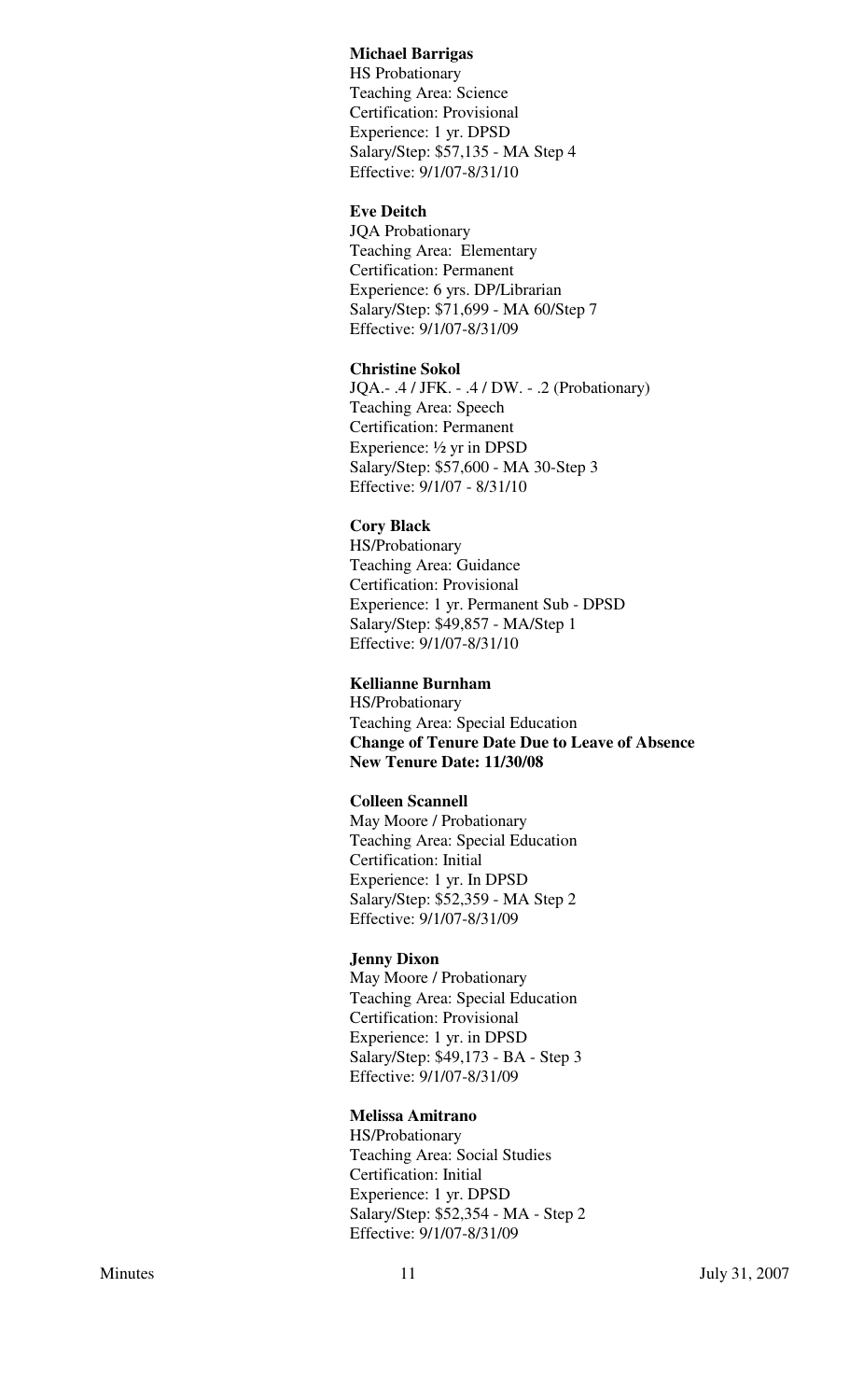## **SCHEDULE 07-NAS-145 - ADMINISTRATIVE/SUPERVISORY APPOINTMENTS (INSTRUCTIONAL)**

### **Dominique Kawas**

Director of ELA / (Probationary) Districtwide Certification: SDA Experience: 2 yrs. Asst. & Interim Principal 3 yrs. Literacy Coordinator & 7 yrs. Reading Specialist Salary: \$105,177 Effective: 7/11/07-7/10/10

### **James Cummings**

Business Dept. Supervisor Certification: SDA Experience: Principal @ Robert Frost Salary: \$5,000 Effective 9/1/07-6/30/08 or at the discretion of the Board of Education

### **Gene Levenstien**

Interim Assistant Superintendent Business & Operations Certification: S.D.A. Experience: 3 yrs. Assistant Supt. Deer Park SD Assistant Supt. Uniondale SD Salary: \$850 / day Effective: 7/23/07

### **SCHEDULE 07-NC-53 - COORDINATOR ASSIGNMENT (INSTRUCTIONAL)**

### **Jill Perry Eising**

Districtwide Subject: Business Coordinator Amt: \$5527.60 Effective: 9/1/07-6/30/08 or at the discretion of the Board of Education

### **SCHEDULE 07-NPS-208 - PER-DIEM SUBSTITUTES - (INSTRUCTIONAL**)

### **Melissa Watson**

Certification: Pending Per-Diem Substitute Salary: \$85/ day Effective: 9/1/07

### **SCHEDULE 07-NS-215 - APPOINTMENTS (INSTRUCTIONAL) REGULAR SUBSTITUTES**

#### **Lisa Robuffo**

High School - Teaching Area: .3 Permanent Substitute Certification: Initial Salary/Step: \$30./day Starting Date: 9/1/07-6/30/08 or at the discretion of the Board of Education

### **Kevin Marner**

Robert Frost Teaching Area: .5 Permanent Substitute Certification: Initial Salary/Step: \$50./day Starting Date: 9/1/07-6/30/08 or at the discretion of the Board of Education Minutes 12 July 31, 2007

**Jessica Kalisiewicz**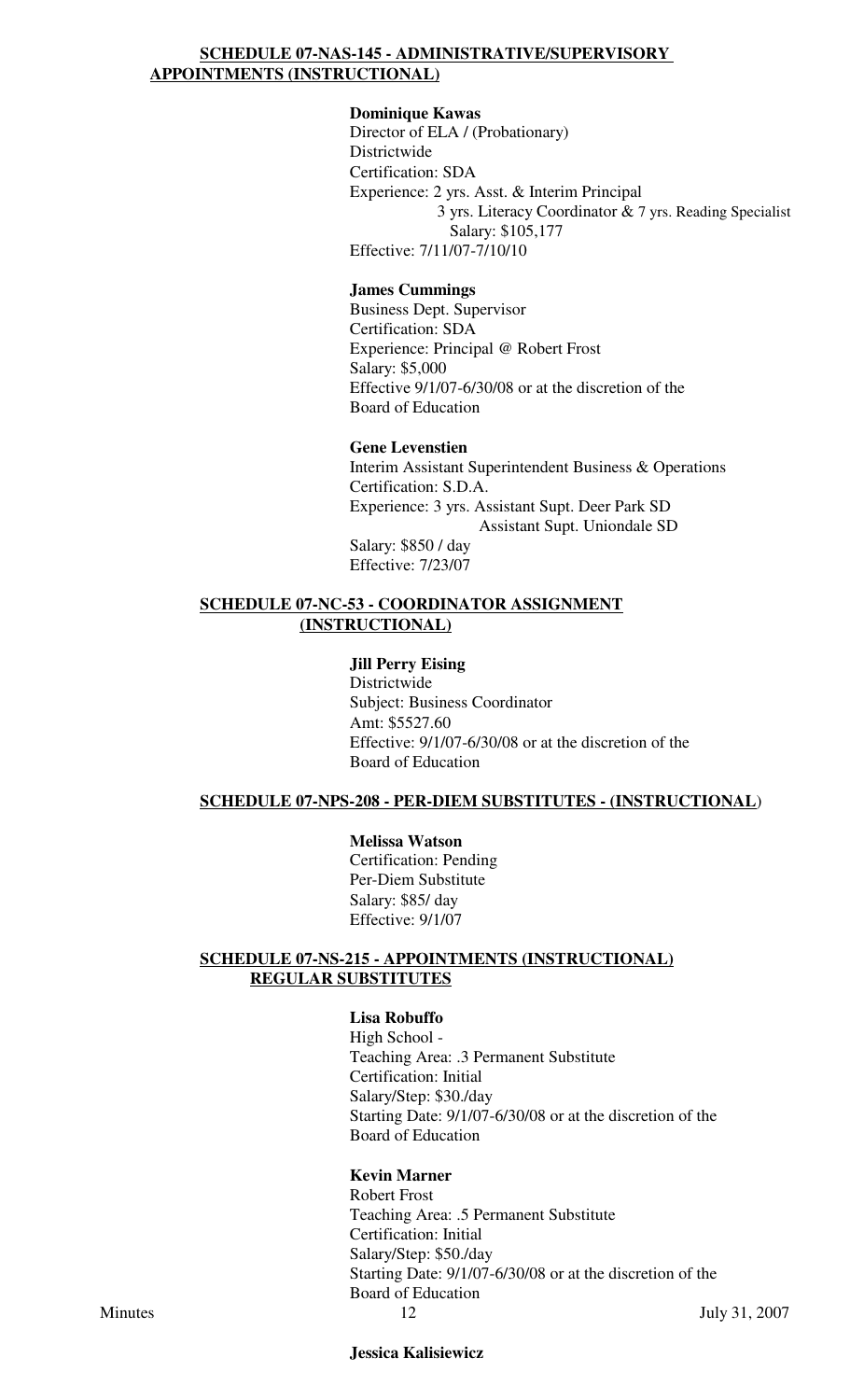JFK Teaching Area: Permanent Substitute Certification: Initial Salary/Step: \$100/day Starting Date: 10/1/07-5/31/08 or at the discretion of the Board of Education

## **Lori Mitchell**

JFK

Teaching Area: Permanent Substitute Certification: Initial Salary/Step: \$100/day Starting Date: 10/1/07-5/31/08 or at the discretion of the Board of Education

## **Christine Pellechia**

JFK Teaching Area: Permanent Substitute Certification: Permanent Salary/Step: \$100/day Starting Date: 10/1/07-5/31/08 or at the discretion of the Board of Education

### **Lillian Hasemann**

JFK Teaching Area: Permanent Substitute Certification: Initial Salary/Step: \$100 / day Starting Date: 10/1/07-11/5/07 or at the discretion of the Board of Education

## **James Rubino**

JFK Teaching Area: Permanent Substitute Certification: Initial Salary/Step: \$100/day Starting Date: 10/1/07-5/31/08 or at the discretion of the Board of Education

#### **Brieanne Ost**

JFK Teaching Area: Permanent Substitute Certification: Initial Salary/Step: \$100 / day Starting Date: 10/1/07-5/31/08 or at the discretion of the Board of Education

#### **Dianne LaCorte** JFK

Teaching Area: Permanent Substitute Certification: Initial Salary/Step: \$100/day Starting Date: 11/6/07-5/31/08 or at the discretion of the Board of Education

### **Nancy DePalo**

JQA Permanent Substitute Certification: Provisional Salary/Step: \$100 /day Starting Date: 10/1/07-5/31/08 or at the discretion of the Board of Education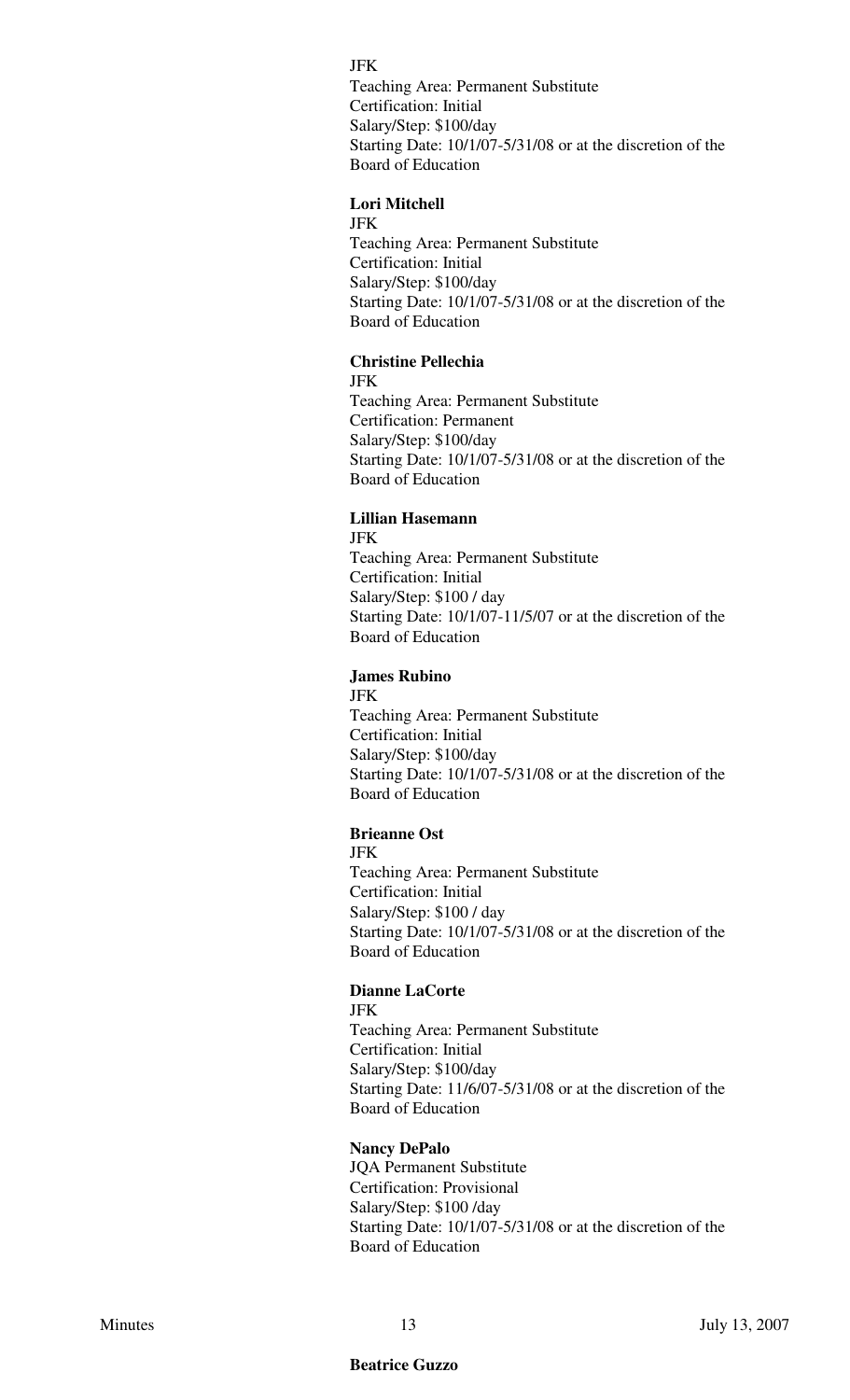JQA Permanent Substitute Certification: Provisional Salary/Step: \$100 / day Starting Date: 10/1/07-5/31/08 or at the discretion of the Board of Education

### **Lynn Hadity**

JQA Permanent Substitute Certification: Provisional Salary/Step: \$100 /day Starting Date: 10/1/07-5/31/08 or at the discretion of the Board of Education

### **John Sanzone**

JQA Permanent Substitute Certification: Provisional Salary/Step: \$100 /day Starting Date: 10/1/07-5/31/08 or at the discretion of the Board of Education

### **Tiffany Fasanelli**

May Moore - Permanent Substitute Certification: Initial Salary: \$100 / day Starting Date: 10/1/07-5/31/08 or at the discretion of the Board of Education

### **Linda Mulholland**

May Moore - Permanent Substitute Certification: Permanent Salary: \$100 / day Starting Date: 10/1/07-5/31/08 or at the discretion of the Board of Education

#### **Nicoleta Skoljarev**

May Moore - Permanent Substitute Certification: Initial Salary: \$100 / day Starting Date: 10/1/07 - 5/31/08 or at the discretion of the Board of Education

### **Jennifer Zylberberg**

May Moore - Permanent Substitute Certification: Initial Salary: \$100 / day Starting Date: 10/31/07 - 5/31/08 or at the discretion of the Board of Education

#### **George Kouroutis**

HS / . 6 Permanent Substitute Certification: Initial Salary: \$60 / day Starting Date: 9/1/07 - 6/30/08

## **SCHEDULE 07-NSS-12 - APPOINTMENTS (INSTRUCTIONAL) (Summer School)**

Under same schedule the following are **May Moore Summer School** Instructional Staff with a **salary of \$4,182.53** and an **Effective Date of 7/9/07-8/9/07** or at the discretion of the Board of Education**:**

**Joseph Bottino Christine Carr Angela Giannotti** Elementary Special Education Special Education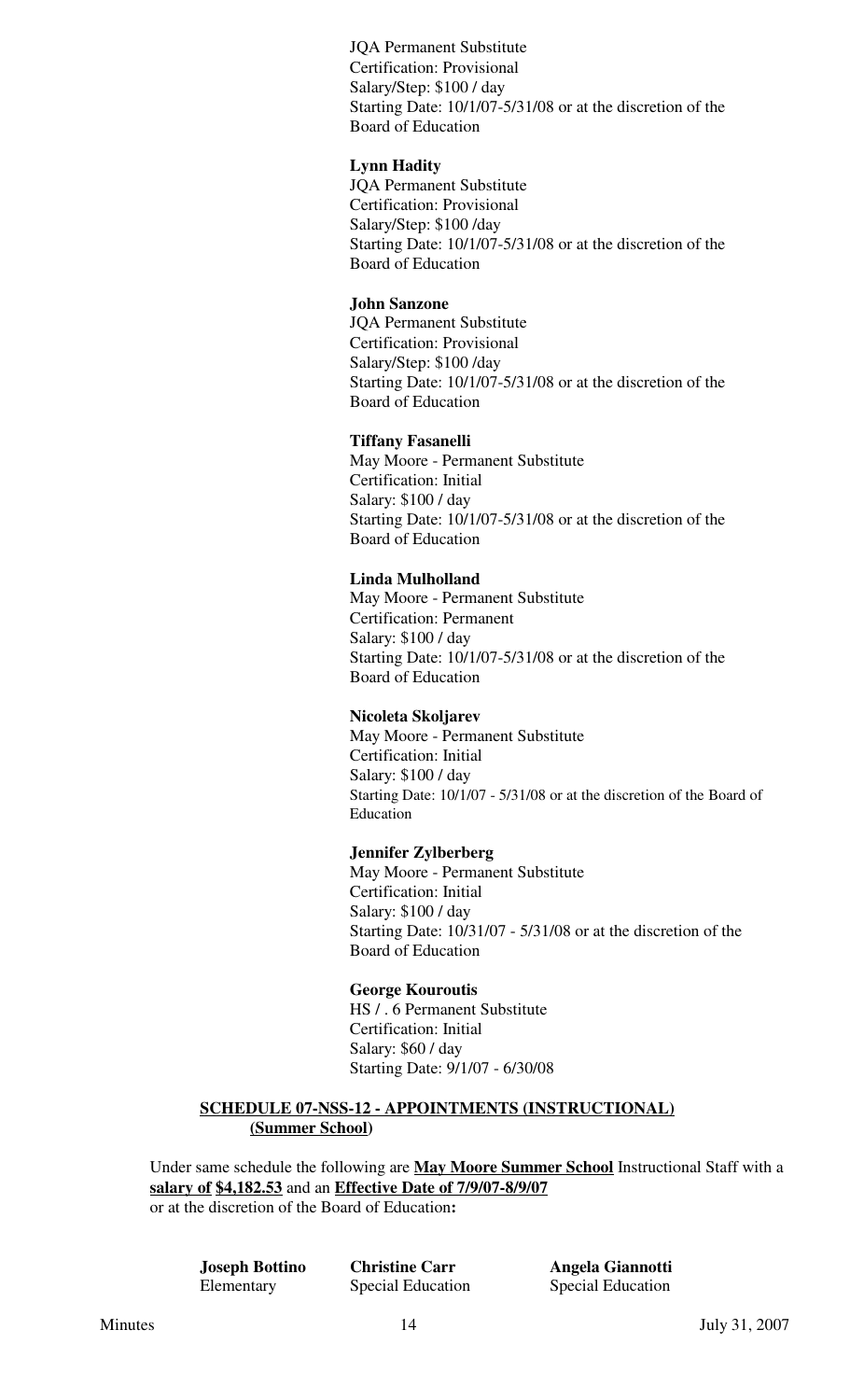Elementary Special Education Elementary

**Wendy Massaro Scott Miller Mary Moore** 

**Jason Ranghelli Keri Schumacher** Elementary Elementary

**Anne Isip Alice Kane Deana LaPlaca** 

Elementary Special Education Special Education

Under same schedule the following are **Robert Frost Summer School Instructional Staff** with an **Effective Date of 7/9/07-8/17/07** or at the discretion of the Board of Education:

**Evelyn Abeles Jason Bond Carol Byrne** Foundations of Math & Math 6 English 6 Library Salary: \$5,094.65 Salary: \$2,717.15 Salary: \$5,094.65

**Peter Colletti Lia Demyen Carla DeVito** Global 10 Math 7 & Math 8 English 9 & 10

**Cindy Jewell Jack Lovascio Dean Militello** Foundations of Math & Int. Algebra English 7 Special Education & Resource Rm Salary: \$5,094.65 Salary: \$2,717.15 Salary: \$5,094.65

**Michael Moriarty Richard Paruolo Jennifer Pomponio** English 11/12 Global 9 Phys. Ed. Salary: \$5,094.65 \$5,094.65 \$2,717.15

**Matthew Prahl John Rafferty Jeanne Regan** Sp. Ed. & Resource Rm. US History & Gov. Econo. Math A & Geometry

**Stephen Moran Don Uhrie** Special Ed. & Resource Rm English 8 Salary: \$5,094.65 Salary: \$2,717.15

Salary: \$5,094.65 Salary: \$5,094.65 Salary: \$5,094.65

Salary: \$5,094.65 Salary: \$5,094.65 Salary: \$5,094.65

Under same schedule the following are **May Moore Summer School Instructional Staff**: **Teaching Area: Autism** - **Effective Between 7/9/07-8/9/07** or at the discretion of the Board of Education:

**Mary Madigan Michelle DiFazio Anita Askew** Salary: \$4,182.53 (20 days) Salary: \$4,182.53 (20 days) Salary: \$2,091.30

(10 days)

**Colleen Scannell Christine Sokol**

Salary: \$1,045.65 (5 days) Salary: \$6,273.90 (30 days)

Under same schedule the following are **May Moore Summer School Teaching Assistants Instructional Staff** with an **Effective Date of 7/9/07-8/9/07** or at the discretion of the Board of Education:

**Donna Arena Anna Marino Joanne Pendzinski** Teaching Area: Elementary Teaching Area: Elementary Teaching Area: Elementary Certification: Level III Certification: Level I Certification: Continuing Salary: \$14.65 / hr. Salary: \$16.51 / hr. Salary: \$16.51 / hr.

**Faye Parag Dea Compitello Lauren McHugh** Teaching Area: Autism Teaching Area: Autism Teaching Area: Autism Salary: \$13.30 /hr. Salary: \$16.51 / hr. Salary: \$12.96 / hr.

Certification: Level I Certification: Level III Certification: Initial (teaching)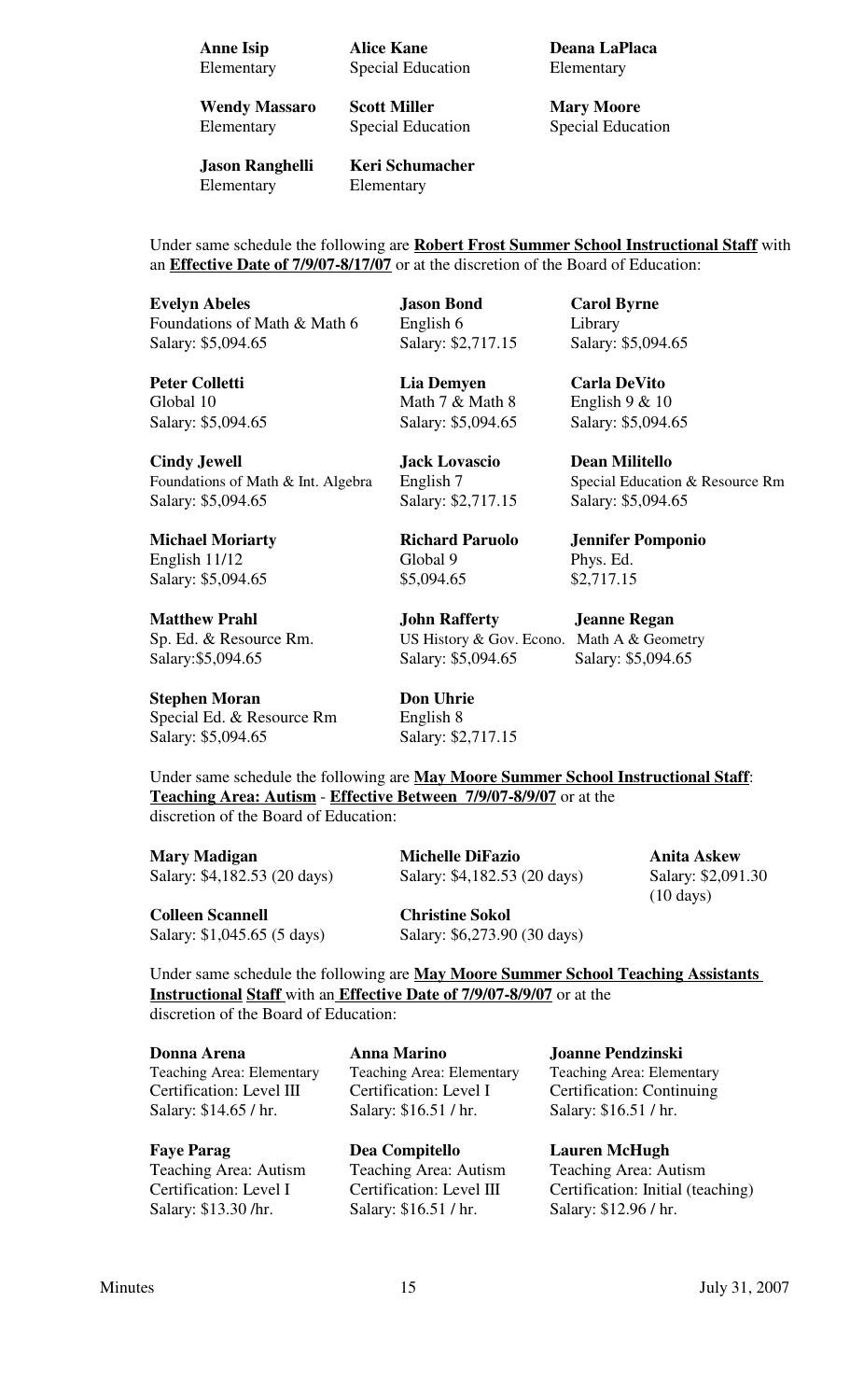Teaching Area: Autism Teaching Area: Autism Teaching Area: Autism Salary: \$13.95 / hr. Salary: \$13.95 / hr. Salary: \$12.96 / hr.

**Brenda Klein Cecilia Caltabellotta Tiffany Fasanelli**

Certification: Level I Certification: Level I Certification: Initial (teaching)

## **SCHEDULE 07-O-185 - RETIREMENTS/ RESIGNATIONS/ TERMINATIONS/ REMOVALS (INSTRUCTIONAL)**

## **Meghann Lindberg**

District Wide- Per Diem Substitute Effective: 6/30/07 Resignation: No outstanding obligation to District

### **Jessica Schwartz**

District Wide - Per Diem Substitute Effective: 6/18/07 Resignation: No outstanding obligation to District

## **Margaret Graham**

HS - Teaching Assistant Effective: 6/22/07 Resignation: No outstanding obligation to District

## **Kathleen Taranto**

JFK - Teaching Assistant Effective: 6/22/07 Resignation: No outstanding obligation to District

## **Anita Askew**

JFK / Special Education Effective: 8/13/07 Resignation. No outstanding obligation to District

### **Frank Scheno**

JFK / Music Effective: 7/12/07 Resignation. No outstanding obligation to District

## **Frank Leahy**

Director of Physical Education & Health Effective: 2/28/09 Resignation for the purpose of retirement. No outstanding obligation to District

### **Andrea Reilly**

May Moore / Summer School Teacher Effective: 7/9/07 Removed from the summer school list **ONLY** - due to low Enrollment

### **Phyllis Tedeschi**

May Moore / Summer School Teacher Effective: 7/9/07 Removed from the summer school list **ONLY** - due to low Enrollment

### **Jacklyn Salerno**

Per-Diem Substitute Effective: 6/28/07 Resignation. No outstanding obligation to District